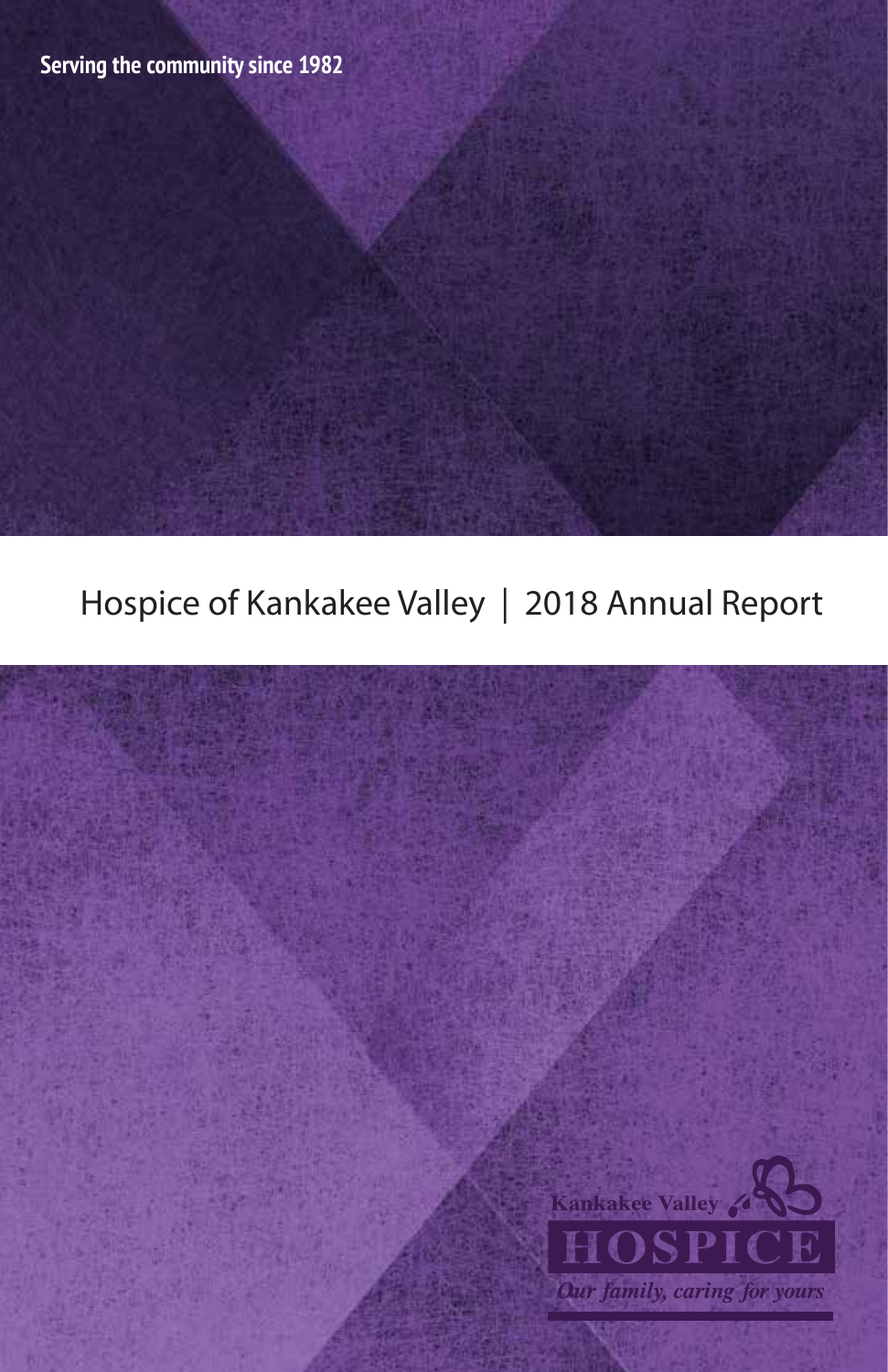

Hospice is a philosophy of caring for individuals with serious illnesses who no longer benefit from curative treatments. When that time comes, hospice is there every step of the way with the patient and family as they focus on comfort at the end of life. Hospice of Kankakee Valley believes that there is still much to hope for and wish for in our patients and families lives. Our goal is to help and support patients and families during this transitional time and to hold compassion and dignity above all else.



Palliative care is a chance for people dealing with lifelimiting illness to have relief from the symptoms, pain and stress of dealing with the illness and to have an extra layer of support. Unlike hospice, palliative care can be provided alongside curative treatment. The goal of palliative care is to provide symptom management, advance care planning, spiritual and emotional support if needed and overall quality of life.



The Transitions program provides emotional support and assistance to individuals and families who are coping with serious illness like Congestive Heart Failure, Chronic Obstructive Pulmonary Disease, Alzheimer's Disease, Liver Disease, and others.

Transitions provides clients and families:

- Companionship
- Support
- Light household help
- Help with errands
- Respite for caregivers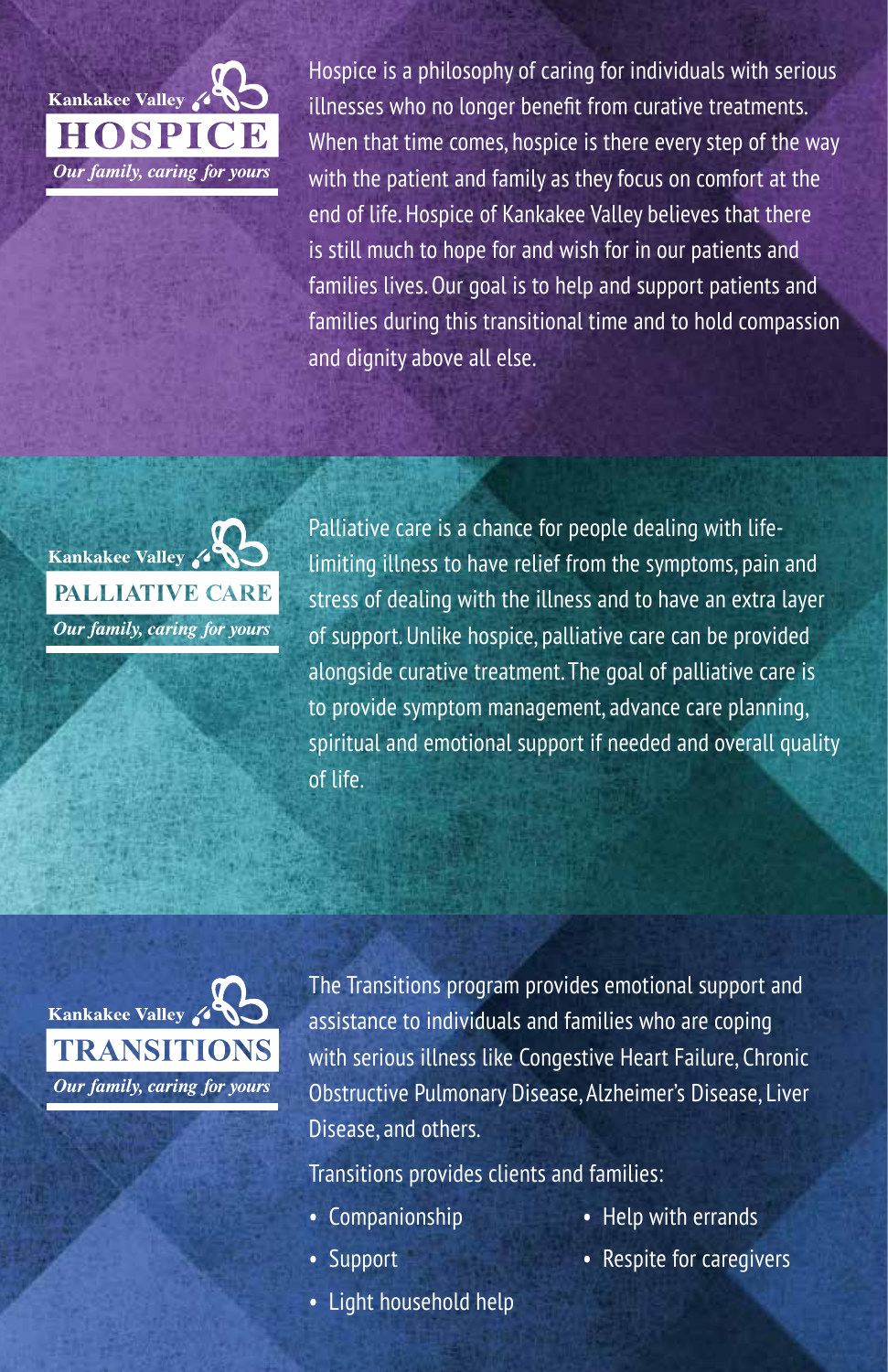**2017 PATIENTS SERVED 2018 PATIENTS SERVED 2018 STAFF VISITS**

892 **953**

Total Hospice Patients

253 **265** Total Palliative Care Patients

> 37 **31** Total Transitions Patients

> > 148 **167** Average Daily Census

53,962 **60,818** Total Patient Days



**2018 STAFF VISITS** 92 Total Employees **92**

18,220 **20,788** Direct Clinical Nursing

2,874 **4,242** Social Service

15,214 **16,242** Hospice Aide

2,483 **2,826** Chaplain

743 **1,143**Physician & Nurse Practitioner

2,087 **2,378** Other Clinical Staff

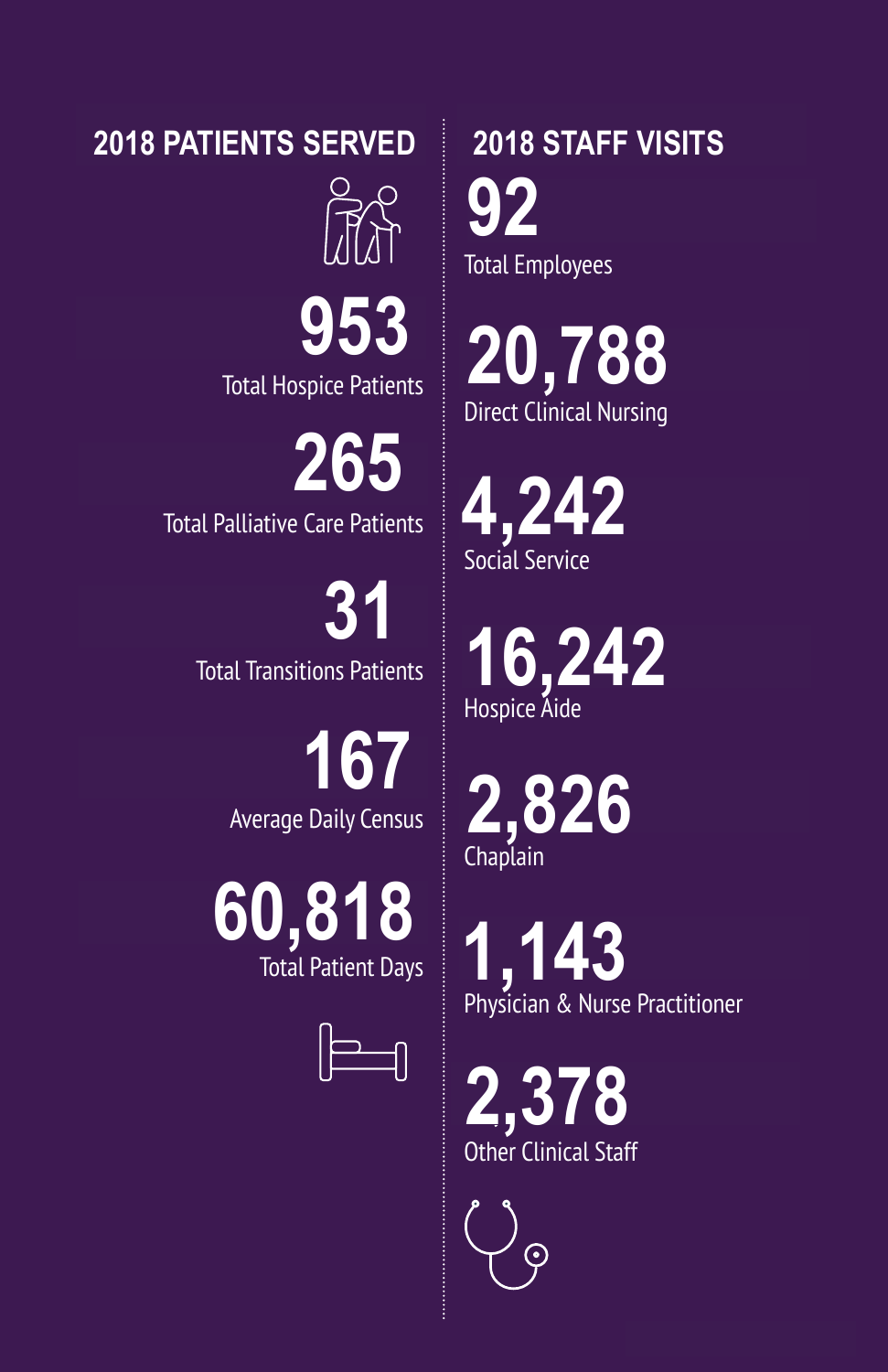#### **Volunteers**

Hospice of Kankakee Valley was originally organized as a volunteer hospice, and we continue to recognize and appreciate the important role our volunteers have on the hospice team. Each volunteer brings a unique combination of interests, experience and talents to the hospice program.

# **2017 VOLUNTEER HOURS 2018 VOLUNTEER HOURS**





VOLUNTEERS



**OFFICE VOLUNTEERS** Help with clerical jobs in the HKV office.



TEAMS



**PET COMPANIONS** Specially trained handlers and dogs who bring "Tails of Joy" into the homes of our patients.



**12**

VOLUNTEERS



**11TH HOUR** Volunteers who are a presence at the bedside for our patients during the final hours of their life if no one else is available. It is our goal to never have our patients die alone.



VOLUNTEERS



**TRANSITIONS** The Transitions program provides emotional support and assistance to individual and families who are coping with a serious illness.



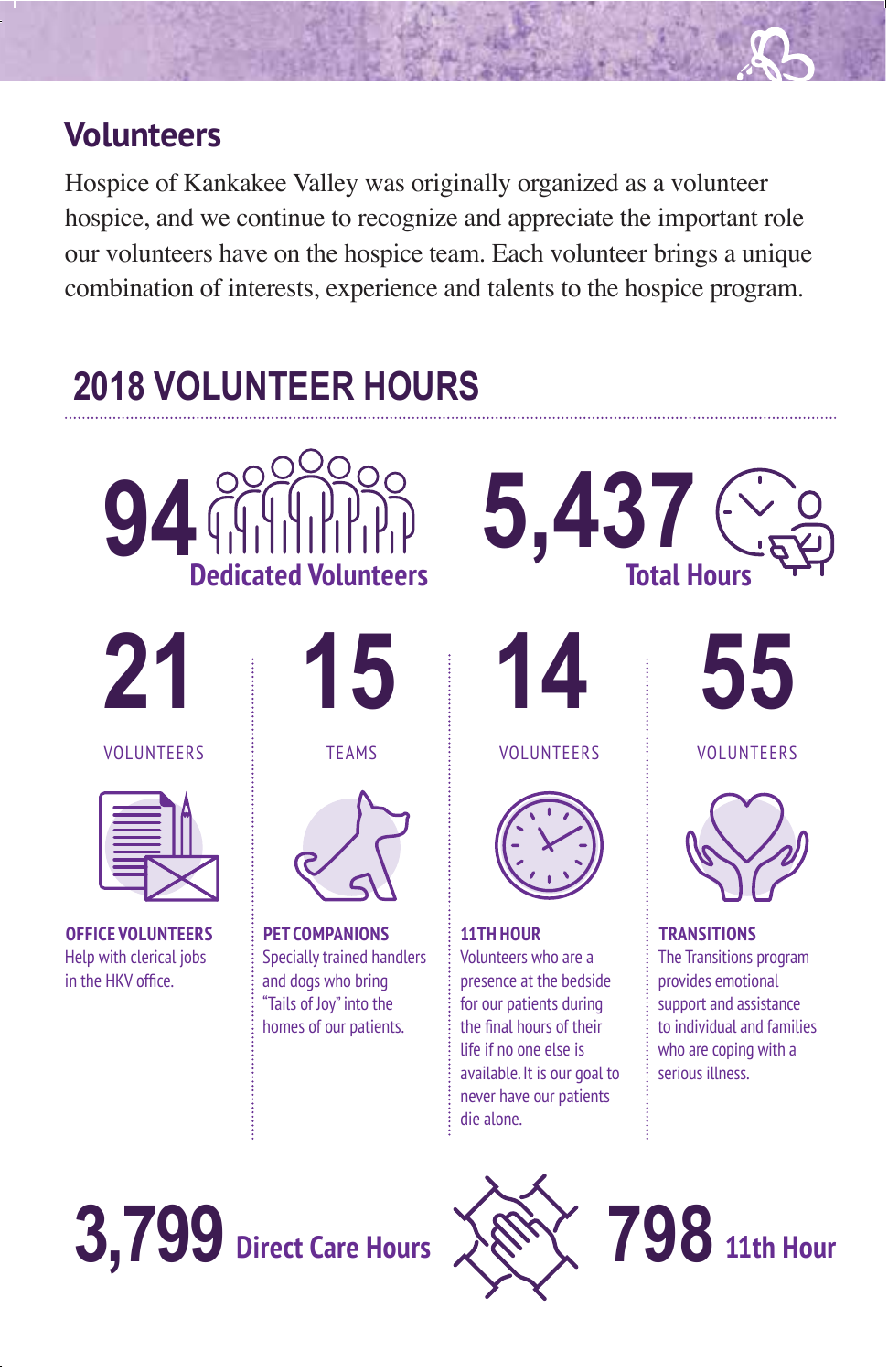## **2017 Financial Report 2018 FINANCIAL REPORTS**

Hospice and palliative care services are covered by Medicare, Medicaid and most insurance plans. Over  $95\%$  of our revenue is received from these programs. However, the entire cost of providing these valuable services is not always reimbursed. Contributions play a vital role in maintaining our commitment to providing hospice and palliative care to all individuals who request it  $-$  regardless of ability to pay. Many of our services are not funded by third-party payors, such as our bereavement program, complementary therapy, pet therapy and Transitions. As we expand our services and programs, we continue to serve the community with the highest quality of care, while maintaining a philosophy of fiscal responsibility.



Note: The above results are unaudited.





Note. The above results Note: The above results are unaudited. Note: The above results are unaudited.

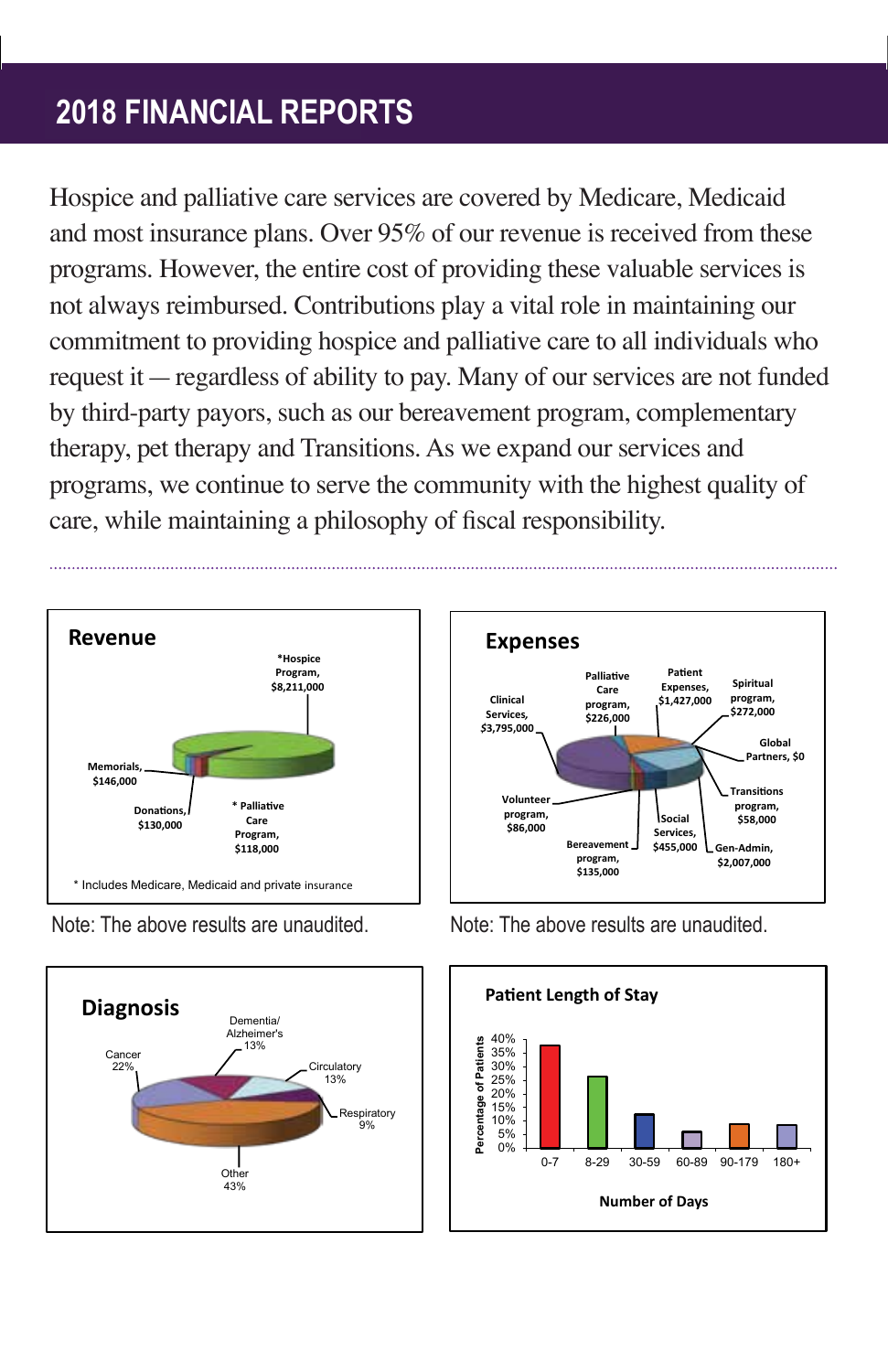## **Grief Support**

HKV offers an extensive grief support program offered by highly skilled and specially trained therapists to assist those who have suffered a loss on their journey through the grief process. The grief support programs are open to families of hospice patients as well as other grieving members of the community. In addition to our regular bereavement services, we also offer special grief support groups throughout the year to help families.

# **2017 HOSPICE GRIEF SUPPORT 2018 HOSPICE GRIEF SUPPORT**





**BEREAVEMENT EVENTS:**  – CANDLELIGHT MEMORIAL CANDLELIGHT MEMORIAL – TREE OF LIFE & MEMORIAL GARDEN TREE OF LIFE & MEMORIAL GARDEN STORIES OF THE SEASON

**BEREAVEMENT :** PHONE CALLS 1971 PHONE CALLS DOCUMENTATION 308 DOCUMENTATION VISITS 173 VISITS



**COMMUNITY :** PHONE CALLS 53 PHONE CALLS DOCUMENTATION 308 DOCUMENTATION VISITS 142 VISITS

> **ANTICIPATORY: 4** PHONE CALLS 5 PHONE CALLS **7** VISITS 5 VISITS

**GRIEF SUPPORT GROUPS:**  TENDING YOUR GRIEF GARDEN ANGER & FORGIVENESS GAME NIGHT SCRAPBOOKING FOR THE SOUL **GRIEF CAMP** ONGOING PEER SUPPORT GROUP HEALING HEARTS THROUGH ART FINDING YOUR NEW NORMAL



Good Grief Family Camp September 29, 2018 Camp Shaw-Waw-Naw-See 33 Campers & Parents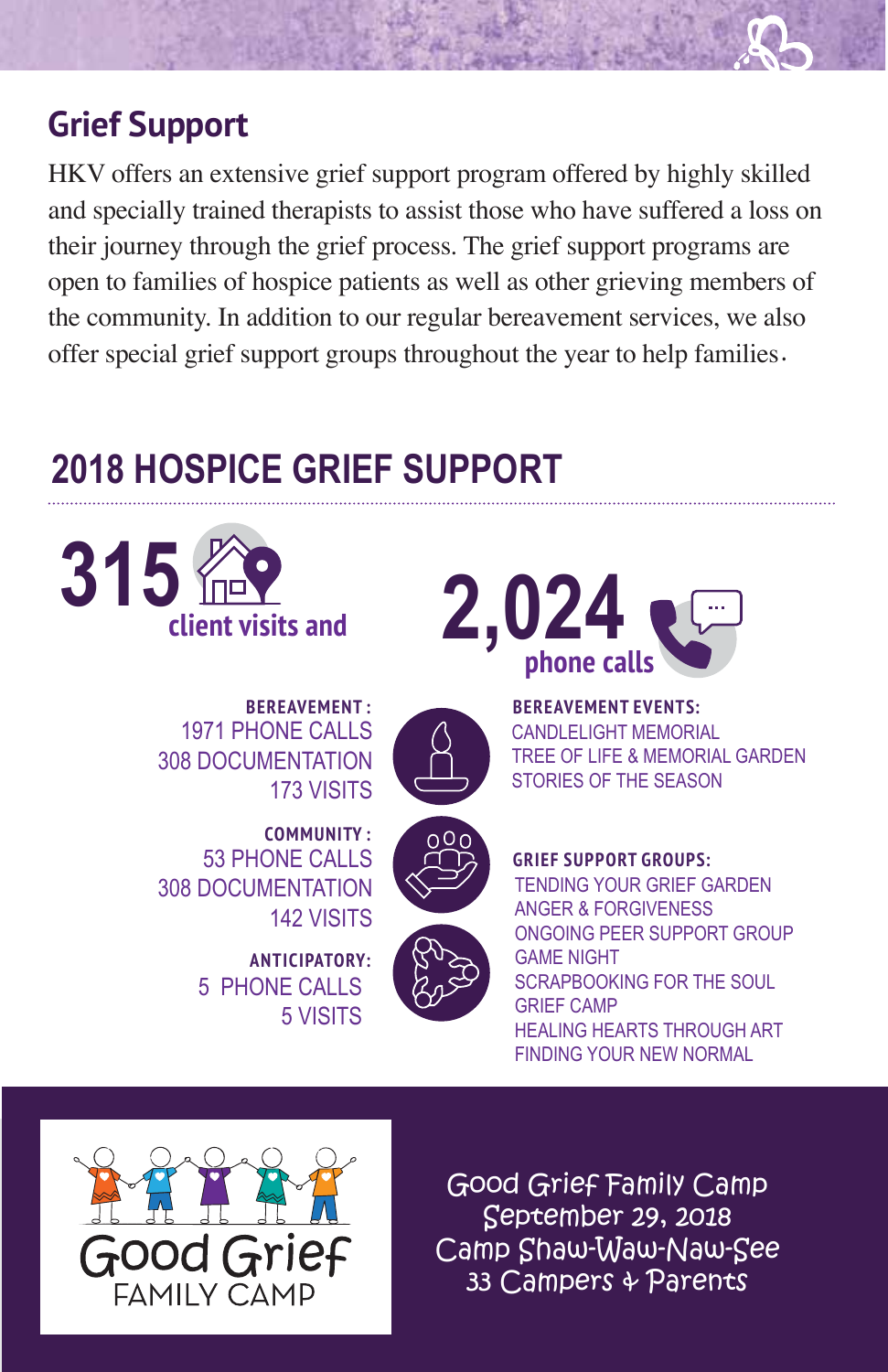# **YOUR DONATION HELPS OTHERS.**

#### **Please mail to:**

Hospice of Kankakee Valley, 482 Main Street NW, Bourbonnais, IL 60914

If you would like a listing of your loved one's memorial donations, please contact Hospice of Kankakee Valley at 815-939-4141, and one will be mailed to you.

| Enclosed is my gift of: $\Box$ \$20 $\Box$ \$50 $\Box$ \$100 $\Box$ \$1000 $\Box$ Other                                                                                                                                        |  |  |
|--------------------------------------------------------------------------------------------------------------------------------------------------------------------------------------------------------------------------------|--|--|
|                                                                                                                                                                                                                                |  |  |
| Phone: (Chambridge Communication Communication Communication Communication Communication Communication Communication Communication Communication Communication Communication Communication Communication Communication Communi |  |  |
|                                                                                                                                                                                                                                |  |  |
|                                                                                                                                                                                                                                |  |  |
|                                                                                                                                                                                                                                |  |  |
|                                                                                                                                                                                                                                |  |  |
|                                                                                                                                                                                                                                |  |  |
|                                                                                                                                                                                                                                |  |  |
| Charge to my $\Box$ Visa $\Box$ Mastercard $\Box$ Discover                                                                                                                                                                     |  |  |
|                                                                                                                                                                                                                                |  |  |
|                                                                                                                                                                                                                                |  |  |
| Signature Phone: (Phone: (Phone: (Phone: 1)                                                                                                                                                                                    |  |  |

**MAKE YOUR DONATION ONLINE AT HKVCARES.ORG**

Look for the *DONATE NOW* button on the top of the page.